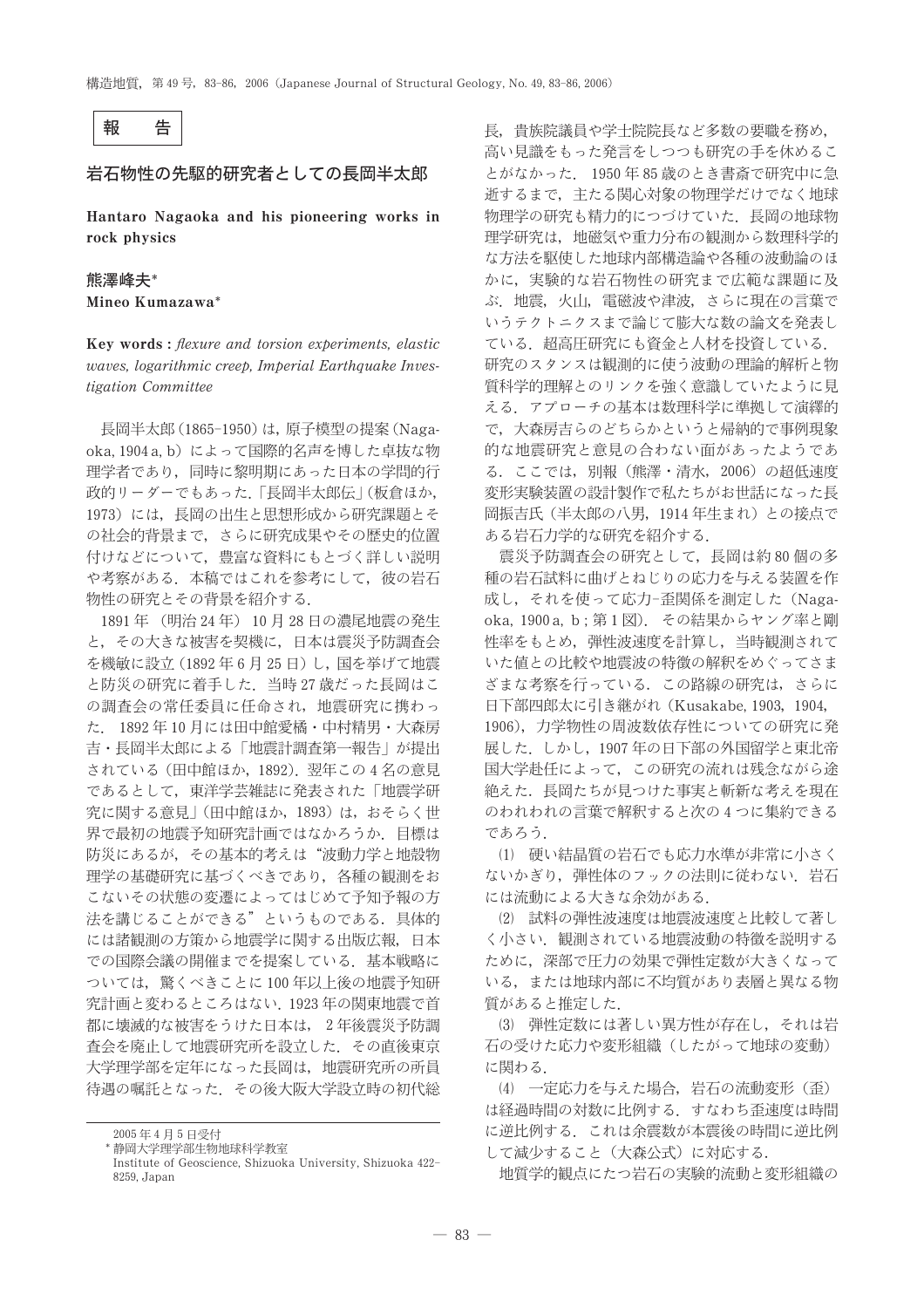### H. NAGAOKA:

solid iron frame. The central steel cylinder protruding from I<sub>2</sub> was filed down to a sharp knife edge on its axis, coinciding with the central line of the prism. An agate plane attached to another solid iron frame supported the knife edge and the twisting pulley P. To the cylinder above referred to, a pulley  $P_1$  of 14 cm. diameter was firmly fixed; a flexible string  $s_i$  attached to a pin p on the circumference of the pulley passed over it, and was tied to a light wooden cross bar  $c$ . Another string  $s_2$  was attached to the pulley, and instead of passing over it, was slung around another pulley  $P_2$  such that the line of passage  $s_2$  from  $P_1$  to  $P_2$  was vertical. The string on going over  $P_2$  in



the opposite direction as the former string was again let down vertical and attached to the cross bar. By hanging the weight at the middle of the bar, the tension was the same in both strings and gave rise to a couple = radius of the pulley  $\times$  weight. By this arrangement, the knife edge did not support the load producing the twisting couple,

第1図 震災予防調査会欧文報告に発表された長岡半太郎の論文 (Nagaoka, 1900a) の1ページ.

 $50$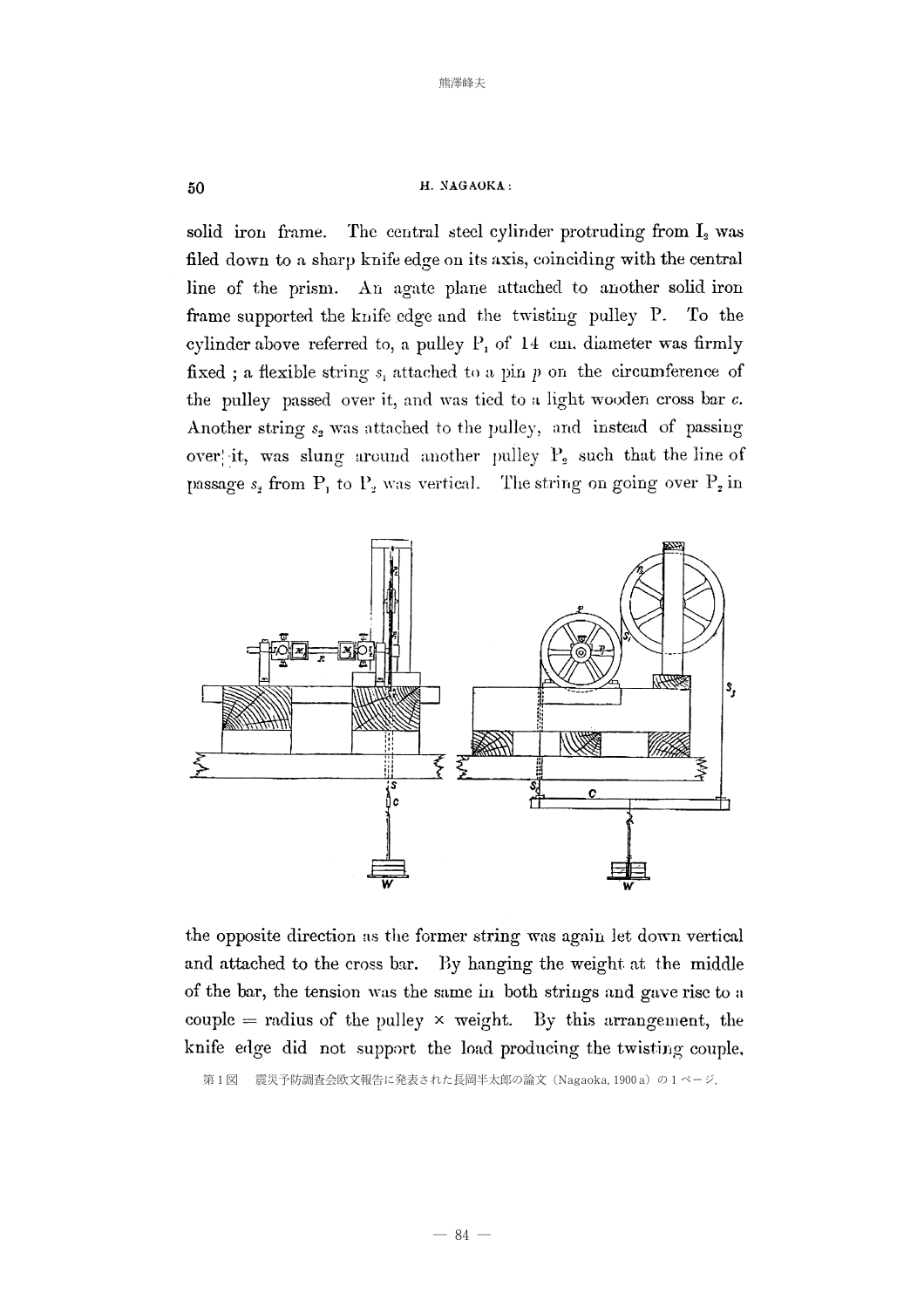観察は 1890年代にはすでに始められており. Adams and Nicolson (1898, 1901) によって高温高圧実験の 装置とその実験結果が報告されていた。しかし当時, 断層は地震の(結果であって)原因であるという考え も薄く、地殻とマントルという観念もまだない時代で あった、長岡らは地震の理解に地球の動的な構成を理 解する手立てとして、この研究に着手したものと推理 できる。上の(1)~(4)は観測科学と物質科学の接点に あって、定量性をもつデータと鋭い物理的洞察に基づ いて、現在でいうテクトニクスの基本的物理に踏み込 んだものであった. 特に(4)の対数クリープは, 約30 年後になって Griggs (1939, 1940) が再発見し、その 門下生ら (Heard, 1963; p. 164) によって Griggs ク リープと呼ばれることになった、長岡たちの一連の論 文と読み比べてみれば、実験的岩石物理学の源流は日 本にもあって、しかもその国際的なレベルは高く、先 駆性もあったことがわかる. 日本の近代科学の黎明期 はのっけから外国追従ではなく、研究の現場は世界の 最先端にとりついていたのだ。長岡は、東洋人には科 学的創造性の資質が存在しないのではないか、と疑問 をもって大学を一年間休学して中国の歴史などを勉強 した、その結果、確信をもって科学研究を目指す決意 で復学した。そこには、近代科学の出発に遅れた日本 の国粋主義の影はあるものの、本質的で基礎的な理解 へ向けた強い憧れと高い見識の源があると考えられ る.

この分野における長岡と日下部の他の論文は、震災 予防調査会報告 (Publications of the Imperial Earthquake Investigation Committee in Foreign Languages) に出版された. 下記の引用では Publ. EIC. と 省略した. 初期の出版では Imperial という語が付い ていない、これは恐らく当時の国際環境の中での社会 的状況を反映しているのであろう。震災予防調査会報 告には縦書きの日本語版もある. 縦書きの論文中で数 字や数式を表現すること、論文に必ずしも文献の引用 がないこと、出版年と冊子の号の順番が合っていない ことなど、現在とは習慣やスタイルも異なっている. これらは上に引用した「長岡半太郎伝」ともども一見 一読に値すると考える。それは黎明期における日本の 科学界の状況や社会の推移がわかっておもしろい上 に、極めて教訓的で刺激的だからだ.

われわれの研究は、長岡半太郎達の先駆的研究の流 れを受け継いだ延長上にある。われわれはその上に新 しい研究を積み上げて、それを次の世代の流れに継い で行こうとしている. 100年前でもすでにこうだった, と長岡らの研究とその意義を強く意識すると、今自分 たちがやっている研究の目標や方法に、事例研究に留 まらないもっと本質的な理解にむけた刷新的な飛躍が ほしくなる.

### 謝 辞

本稿の作成に手を煩わせた清水以知子氏に感謝す  $\mathcal{Z}$ .

#### 文 献

- Adams, F.D. and Nicolson, J.T., 1898, Preliminary notice of some experiments on the flow of rocks. Rept. 67th Meet. British Assoc. for Advancement of Sci., 642-643.
- Adams, F.D. and Nicolson, J.T. 1901, An experimental investigation into the flow of marble. Philosoph. Trans. Royal Soc. London, Ser. A, 195, 363-405.
- Griggs, D.T., 1939. Creep of rocks. Jour. Geol., 47.  $225 - 251.$
- Griggs, D.T., 1940, Experimental flow of rocks under condition favoring recrystallization. Geol. Soc. Bull., 51, 1001-1034.
- Heard, H., 1963, Effect of large changes in strain rate in the experimental deformation of Yule marble. Jour. Geol., 71, 162-195.
- 板倉聖宣・木村東作・八木江里, 1973, 長岡半太郎伝. 朝日新聞社, 東京, 797 p.
- 熊澤峰夫・清水以知子, 2006, 日本における固体圧変 形実験装置の開発と研究の系譜. 構造地質, no.  $49, 5-14.$
- Kusakabe, S., 1903, On the modulus of rigidity of rocks. Publ. EIC., No. 14, 1-73.
- Kusakabe, S., 1904, Modulus of elasticity of rocks and velocities of seismic waves with a hint to the frequency of after-shocks. Publ. EIC., No.  $17.1 - 48.$
- Kusakabe, S., 1906, A kinetic measurement of the modulus of elasticity for 158 specimens of rocks, and a note on the relation between the kinetic and static moduli. Publ. EIC., No. 22, 27-49.
- Nagaoka, H., 1900 a, Elastic constants of rocks and the velocity of seismic waves. Publ. EIC., No. 4,  $47 - 67.$
- Nagaoka, H., 1900 b, Elastic constants of rocks and the velocity of seismic waves. Philosoph. Mag., 50, 53-68 (reprinted from Nagaoka 1900 a).
- Nagaoka, H., 1904 a, On a dynamical system illustrating the spectrum lines and the phenomena of radio-activity, Nature, 69, 392-393.
- Nagaoka, H., 1904b, Kinetics of a system of parti-